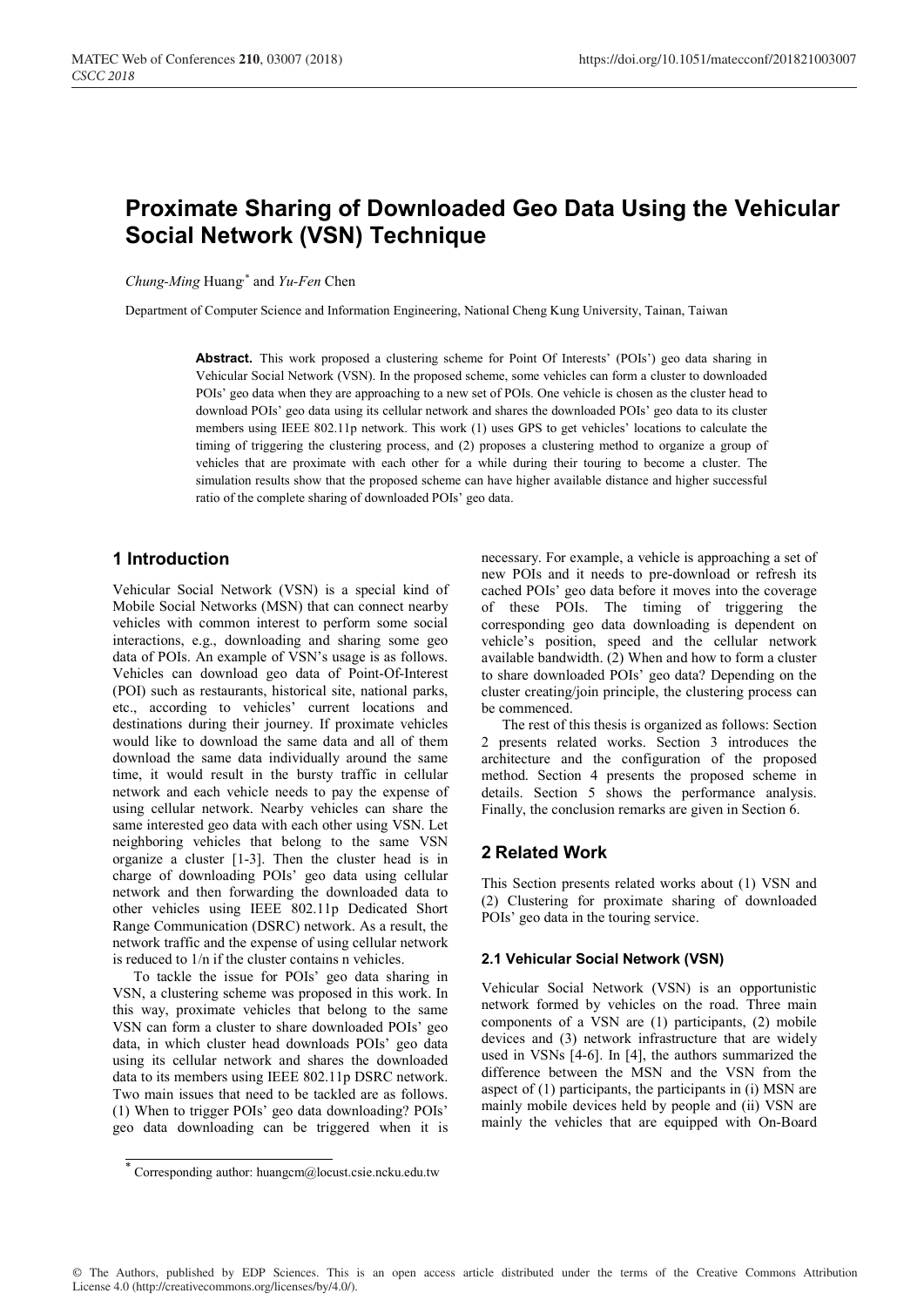Uints (OBUs); (2) MSNs need to consider the energy problem, while vehicles can provide the power resource in VSN. The authors also discussed the architecture of VSN, which can be classified into the following three categories. (i) Centralized VSN: The vehicles in a centralized VSN need to connect to a centralized server, which manages vehicles' interactions in the VSN all the time, even when the two vehicles are physically close with each other. The communication among vehicles is Vehicular-to-Infrastructure (V2I)-based. (ii) Decentralized VSN: In the decentralized VSN, no centralized server exists and the communication between vehicles is opportunistic. That is, data is delivered only when the two peered vehicles encounter with each other opportunistically. The communication among vehicles is Vehicular-to-Vehicular (V2V)-based. (iii) Hybrid VSN: In the hybrid VSN, the communication among vehicles are based on both V2I and V2V communications. In [5], the authors discussed some research challenges of VSN, such as (1) how messages are forwarded in the VSN, (2) how to collect data or handle the context in VSN, (3) how to encourage vehicles involved in the VSN to have sharing and (4) how to distinguish vehicles with different metric in order to provide the corresponding data, e.g., traffic warning messages to the vehicles that are approaching to the road having accident or traffic jam.

### **2.2 Clustering**

The clustering scheme is a technique that divides vehicles with similar spatial relationship, e.g., similar relative velocity, the same moving direction and in the same road, into several groups to improve the routing, save the network resource and stability in VANETs [7-8]. In [7], the authors proposed a mobility and stability based cluster scheme to form a stable cluster with low overhead. The mobility evaluation considers vehicle's position, moving direction and velocity. The authors also defined the link lifetime estimation (LLT) to evaluate the connection time in order to promise the cluster stability. Vehicles with the similar mobility pattern gains more chance to stay in the same cluster.

In [8], the authors proposed a clustering algorithm based on the utility function, which consists of the history information and current states of vehicles for selecting a cluster head. The credit history function considers the average available bandwidth, queue length and the accumulated time that the vehicle acted as cluster head in the past. The current state function takes node degree, velocity and distance into account. When it comes to the cluster formation process, the vehicle has the largest utility function is selected as the cluster head.

# **3 Architecture and the Functional Configuration**

Figure 1 depicts the architecture and the functional configuration of the proposed method. Each vehicle is equipped an OBU, which consists of an IEEE 802.11p network interface and a 3G/4G cellular network interface, and the GPS system, which can provide

vehicle's current location. Additionally, each vehicle periodically (1) transmits a HELLO message, which includes the current time and its vehicle ID, to its proximate vehicles and (2) reports its context, which includes (i) the current time, (ii) its current location, i.e., latitude and longitude, (iii) speed, (iv) direction and (v) IDs of proximate vehicles, i.e., those neighboring vehicles whose transmitted HELLO messages can be received, to the VSN server. The VSN server collects vehicles' reported contexts and manages the cluster creation/join/leave procedure for sharing the downloaded POIs' geo data, which are stored in the POIs' geo data server.



**Fig. 1.** The abstract architecture and the functional configuration of the proposed method.

Referencing to Figure 1, the abstract functional scenario is as follows. Vehicles are moving from the right to the left of the road. To have extra time for viewing POIs' geo data, each vehicle can pre-download or refresh its' cached POIs' geo data before it drives into a set of the ahead POIs. Hence it needs to reserve enough time for downloading POIs' geo data through the cellular network before the vehicle enters into the ahead POI's coverage, i.e., it needs to calculate when/where the vehicle needs to start to download POIs' geo data based on vehicle's speed, location and 3G/4G's networking situation.

For convenient processing, the functional configuration is defined as follows.

(2) Let POI's data contain some text and at most 5 pictures, for which the maximum size of each picture is 2MB <sup>a</sup> . So, the maximum data volume without considering the text content of one POI is 2MB\*5pictures\*8bits= 80Mbits.

<sup>(1)</sup> It is assumed that POI's geo coverage is a rectangle along the road.

a Our lab has developed a mobile digital culture heritage (M-DCH) exploring platform, which is called Demodulating and Encoding Heritage (DEH). The DEH platform (http://deh.csie.ncku.edu.tw) contains a website and several APPs in Google Play and APPLE Store. The aforementioned specification of a POI is the requirement in the DEH platform, which is for fast downloading of POIs during movement using the wireless mobile network.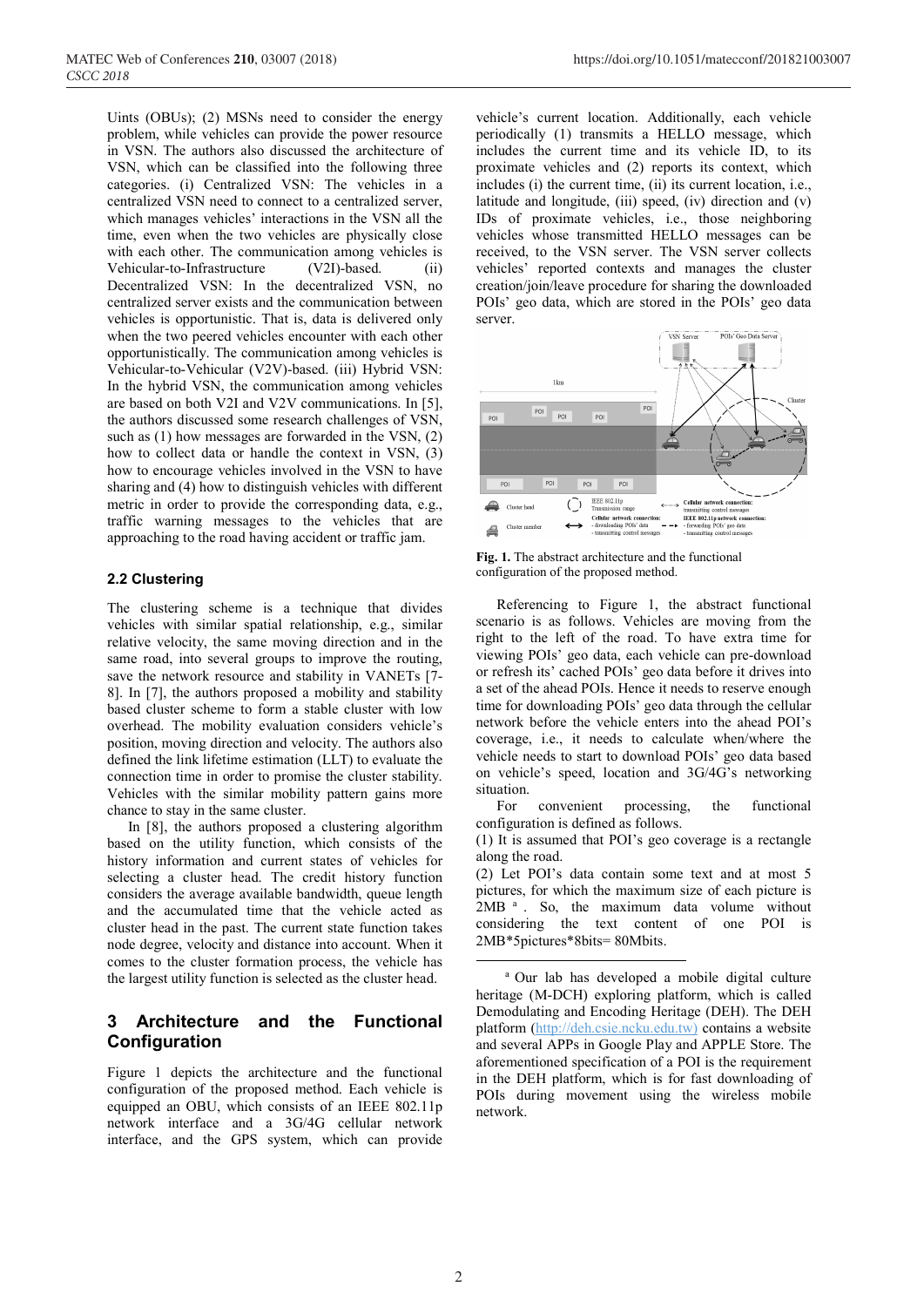(3) According to the report "Mobile Internet Speed Measurement", which is from Telecom Technology Center (TTC), Taiwan, the bandwidth of 3G/4G while moving is 5.45~6.88(Mbps)/24.04~31.89(Mbps). According to the Traffic Regulation of Taiwan, the speed of a vehicle should be less than 40km/hour, which is 11.11meters/second, in the urban area. Thus, it is assumed that the speed is less than 40km/hour for the sightseeing vehicles, including buses, sedans, tram, etc. Since the proposed scheme aims to have a vehicle to download POIs' geo data before it enters into POIs' coverage, it considers the two worse cases for the vehicle to download a POI. The cellular network only has the 3G/4G signal and the bandwidth is 5.45/24.04 Mbps. Then corresponding vehicle will move at least  $(80Mb/5.45Mbps)*11.1meters/second = 162.94 meters$ for the 3G case and (80Mb/24.04Mbps) \* 11.1 meters/second = 36.94 meters for the 4G case when the downloading is finished. Let the probability of vehicle's connecting to 3G and 4G be 50% and 50% respectively. A POIs' range should be at least  $(162.94 + 36.94)/2 =$ 99.79 meters. For calculation convenience, let POIs' range be 100 meters wide along the road.

(4) Since vehicles are moving along the road and the composed topology of vehicles is changed frequently considering different speeds of different vehicles, it is unnecessary caching too many POIs' geo data for one time. Hence, each vehicle is assumed to download POIs' geo data in the area that is in the next 1km, for which one POI's range is  $\geq 100$  meters according to the derivation of (3) and thus it has at most 1km/100m=10 POIs.

(5) When it is the time to refresh the cached POIs' geo data in vehicle *X*, *X* can have one of the following three choices: (i) *X* tries to find a cluster to get POIs' geo data. (ii) *X* creates a cluster and becomes the cluster head. *X* then sends the CLUSTER\_HEAD\_HELLO message to invite proximate vehicles, which also need to refresh their cached POIs' geo data, to join *X*'s cluster. Then *X* downloads POIs' geo data using its cellular network and forwards the downloaded POIs' geo data to its cluster members using the IEEE 802.11p network. (iii) *X* downloads POIs' geo data to refresh its cached POIs' geo data using its own cellular network and neither shares its downloaded POIs' geo data with others nor gets POIs' geo data from other vehicles. That is, since *X* cannot find any proximate vehicle or none of its proximate vehicles is in the situation of refreshing their cached POIs' geo data.

## **4 The Proposed Scheme**

This Section presents the functional scenario and then details of the proposed scheme, including when a vehicle triggers POI's geo data downloading and when to do related actions of the clustering process.

Referring to Figure 2, it shows the geo points of triggering clustering process. Current Point (CP<sub>c</sub>) denotes the current position of a vehicle. Search Point (SPs) denotes the vehicle starts searching an existed cluster to join and tries to become a cluster member.

Create Point  $(SP_c)$  denotes the vehicle creates a cluster, becomes a cluster head and invites other nearby vehicles to join. Download Point  $(SP_d)$  denotes the cluster head starts to download POIs' geo data and forwards POIs' geo data to its members.

After the cluster head starts to download and forward POIs' geo data, (i) cluster head can disband the cluster when there is no cluster member, i.e., all of the cluster members have left; (ii) cluster member can leave the cluster when it is going to be out of the transmission range of the cluster head, e.g., cluster member and its cluster head are driving to different roads in the road intersection.



**Fig. 2.** The geo points of triggering the clustering process.

When the VSN server receives a context report from a vehicle, the VSN server calculates to see whether it is the due time or not to inform the vehicle, which does not belong to any cluster, to search an existed nearby cluster to join; however, when it cannot find a cluster to join, it itself still needs to create a cluster and then (i) invites other vehicles to join, (ii) downloads POIs' geo data using its subscribed 3G/4G cellular network and (iii) shares the downloaded POIs' geo data with its cluster members.

In the remaining part of this Section, details of the proposed scheme are presented.

#### **4.1 The due time to start download POI's data**

One of the goals of the proposed scheme is to predownload POI's geo data before vehicle *X* enters into the geo coverage of the ahead POIs. Since the speed of vehicle *X* and its 3G/4G cellular network's available bandwidth vary with the time, the VSN server can use the following formula to derive the due time for downloading the ahead POIs' geo data.

Sampling Times (ST) = 
$$
\frac{r_{\text{Bc}}}{r_{\text{s}}}
$$
 (1)

*Download Time of POIs' geo data*  $(DT_{POI}) = \frac{\sum_{i=1}^{k} D_i}{2}$  (2)  $B_{LTE}$ 

In formula (1), *ST* denotes how many GPS sampling times from vehicle's current location to the borderline of the ahead POI's coverage, where  $D_c$  denotes the distance from vehicle's current location to the borderline of the ahead POI's geo coverage, *v* denotes vehicle's current velocity and  $T_s$  denotes GPS sampling period.

In formula (2), *k* denotes number of ahead POIs that need to download in the range of 1km,  $DT_{FQi}$  denotes the downloading time of the geo data of the ahead *k* POIs using 3G/4G cellular network, *Di* denotes the downloaded geo data volume of the ahead POI*i*, where *i*   $= 1$  to *k*,  $B_{LTE}$  denotes available bandwidth of the cellular network.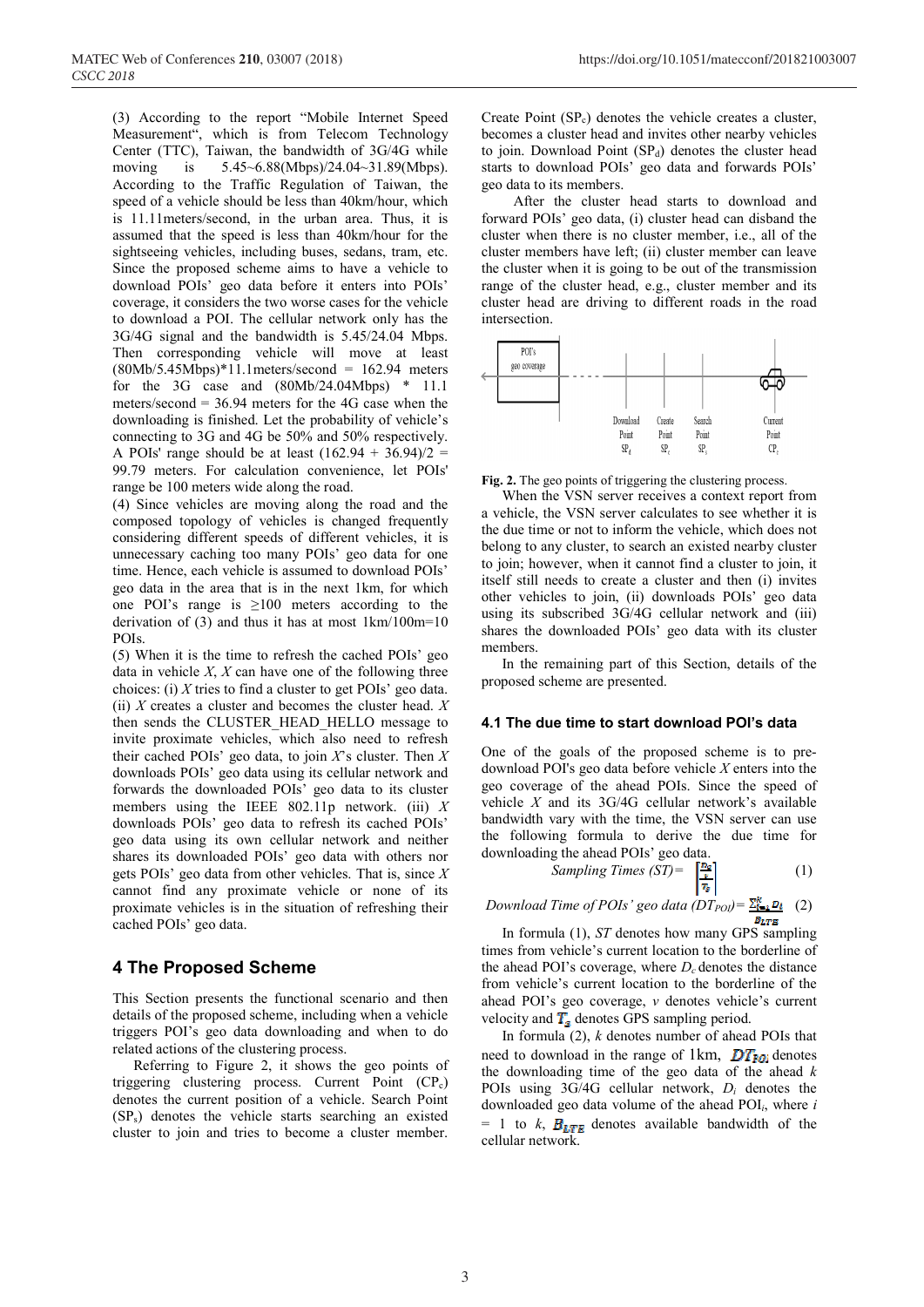After the VSN server calculates vehicle *X*'s current *ST*, it knows whether the driving time length from X's current location to the borderline of the ahead POIs' coverage is enough to download the ahead POIs' geo data or not: if vehicle X's current  $ST \times T_s \gg DT_{PQI}$ , it means that vehicle  $X$  is still far away from POIs' geo coverage; if  $ST \times T_s > DT_{FOL} \ge (ST-1) \times T_s$ , then it means that if the downloading of the ahead POIs' geo data is started from the next GPS sampling time point, the time length is not enough to finish downloading before vehicle *X* enters into the ahead POIs' geo coverage based on vehicle *X*'s currently attached 3G/4G cellular network's bandwidth and the vehicle's speed. Thus, the VSN server should inform vehicle *X* to start downloading right away.

#### **4.2 The time point to trigger the clustering procedure**

The next problem is (i) which vehicle should be the cluster head and which vehicles can be cluster members and (ii) when to trigger the clustering process. With the help of the *ST* depicted in Equation (1), it can clearly define when a vehicle should start downloading POIs' geo data. However, it needs to have some time to let other vehicles to join a cluster. Let the due time for triggering the downloading of the ahead POIs' geo data be the last  $SP_d$ <sup>th</sup> GPS sampling point before entering into the borderline of the ahead POIs' geo coverage, i.e., the vehicle will enter into the geo coverage of the ahead POIs after  $SP_d \times T_s$  seconds if the speed remains the same. Let the due time of creating a cluster be the last *SPc* th GPS sampling point before entering into the borderline of the ahead POIs' geo coverage. Let the due time of searching a nearby cluster head be the last  $SP_s$ <sup>th</sup> GPS sampling time point before entering into the borderline of the ahead POIs' coverage. Then, referencing to Figure 2,  $SP_s = SP_d + 2$  and  $SP_c = SP_d + 1$ .

### **4.3 Clustering Process**

The clustering process includes (1) cluster's searching, (2) cluster's creation, (3) member join, (4) member leave, and (5) cluster disband.

#### *4.3.1 Cluster's Searching*

To make sure that a vehicle can stay in the cluster before the cluster head finishing downloading and forwarding POIs' geo data, a vehicle *M* that wants to join an existed cluster *C* needs to evaluate the connected time between itself and the cluster head *H* at first. The connected time depends on both relative position and relative speed of *M* and *H*. Let *CT (H,M)* denote the connected time between cluster head *H* and vehicle *M*. Vehicle *M* sends the JOIN REQUEST message to cluster head *H* if its connected time with  $H$  is equal to or greater than the time for downloading POIs' geo data, which means that the corresponding vehicle will not leave the cluster before downloading the ahead POIs' geo data is finished. The procedure of cluster's searching is as follows:

- (1) When vehicle *M* receives a notification of starting to search a neighboring cluster to join from the VSN server, vehicle *M* listens to all CLUSTER\_HEAD\_HELLO messages broadcasted from its proximate cluster heads before receiving a JOIN OK message.
- (2) When vehicle *M* receives a CLUSTER\_HEAD\_HELLO message sent from cluster head *H*, *M* checks whether *H*'s Road ID is the same as *M*'s Road ID or not; if it is, then *M* calculates the connected time between itself and cluster head *H*.
- (3) If  $CT \ (II, M) \ge DT_{POL} \ (II)$ , then, *M* sends a JOIN\_REQUEST (*M, H*) to cluster head *H*, and continues listening to CLUSTER\_HEAD\_HELLO messages sent from other cluster heads; if  $CT$   $(H, M)$  <  $DT_{POI}$   $(H)$  then, *M* keeps listening to other CLUSTER\_HEAD\_HELLO messages sent from other cluster heads. Since it may have racing situation, i.e., *M* sends the JOIN REQUEST  $(M,H_1)$ to  $H_1$  earlier than  $M$  sends the JOIN REQUEST  $(M,H_2)$  to  $H_2$ , but *M* receives  $H_2$ 's reply message earlier than  $H_1$ <sup>'</sup> reply message, or some cluster heads may reject requests for some reasons, *M* still needs to keep listen to CLUSTER\_HEAD\_HELLO messages sent from other cluster heads and reply the JOIN REQUEST *(M, H<sub>i</sub>)* message to the corresponding cluster head  $H_i$ ,  $i = 3$  or  $4$  or ... m.
- (4) *M* stops listening to CLUSTER\_HEAD\_HELLO messages until (i) *M* receives a JOIN\_OK *(M, Cluster ID)* message or (ii) *M* reaches the  $\overline{SP}_c$  point. For (i), *M* sends a JOIN CONFIRM (*M*, *Cluster ID)* message to the corresponding cluster head  $H_i$ ,  $i = 3$  or 4 or .. m, from which M receives the first JOIN\_OK (*M, Cluster\_ID)* message; then *M* becomes a cluster member and waits for the forwarded POIs' geo data from the corresponding cluster. For (ii), *M* creates a cluster by itself.

### *4.3.2 Cluster's Creation*

Cluster's creation begins when the VSN server finds that vehicle  $X$  reaches the  $SP<sub>c</sub>$  point and vehicle  $X$  does not belong to any cluster.

The procedure of cluster creation is as follows:

- (1) The VSN server assigns a unique Cluster\_ID for vehicle *X* and sends the CLUSTER\_CREATE (Cluster\_ID) message to vehicle *X.*
- (2) After vehicle *X* receives the CLUSTER\_CREATE (Cluster ID) message, vehicle  $X$  can broadcast the CLUSTER HEAD HELLO message, which includes current time, Cluster\_ID, X's speed, *X*'s location, estimated  $DT_{POI}(X)$ , and *X*'s Road<sub>\_ID</sub>, periodically, e.g., ever one second, to invite other vehicles to join the cluster before reaching the next GPS sampling time point, i.e., the  $SP<sub>d</sub>$  time point depicted in Figure 2.

#### *4.3.3 Member Join*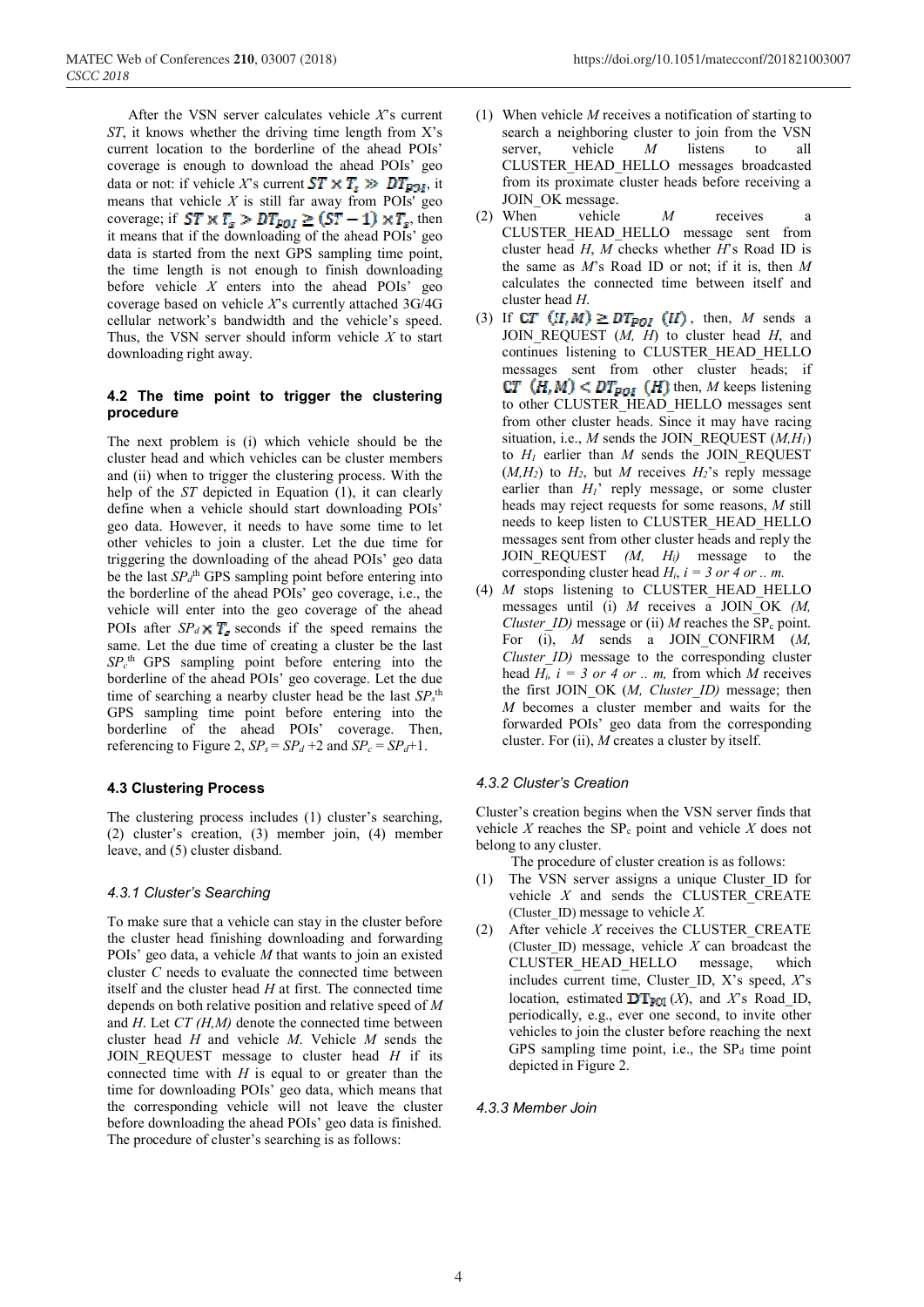Since vehicle *Y,* which is searching for a nearby cluster to join, may send the JOIN\_REQUEST message to more than one cluster head, when cluster head *H* does not receive the JOIN\_CONFIRM message from vehicle *Y*  after *H* sending the JOIN\_OK message to *Y* for a while, it means that *Y* decides to join the other cluster and does not join *H*'s cluster.

The procedure of member joining a cluster is as follows:

- (1) Cluster heads *Hi*, *i=1..k*, broadcasts the CLUSTER\_HEAD\_HELLO message periodically, e.g., every one second, to their proximate vehicles during one GPS sampling time period.
- (2) When cluster head  $H_i$ ,  $i=1...d$ , receives the JOIN REQUEST $(Y, H_i)$  message from vehicle *Y*, it sends the JOIN OK (*Y, Cluster ID*) message to vehicle *Y.*
- (3) If cluster head *Hm, m=1 or 2 or..d,* receives the JOIN CONFIRM (*Y, Cluster ID*) message sent from vehicle *Y*, then cluster head  $H_m$ ,  $m=1$  or 2 or *… m* includes vehicle *Y* as a member of its cluster and sends the UPDATE\_REQUEST *(Y, Cluster\_ID)* message to the VSN server. If cluster head  $H_i$ , i=1... m-1, m-2, .. d, reaches its

next GPS sampling time point, i.e., the  $SP<sub>d</sub>$  time point depicted in Figure 4, and still does not receive the JOIN\_CONFIRM (*Y, Cluster\_ID*) message sent from vehicle *Y*, it means that *Y* does not join *Hi*'s cluster, i=1… m-1, m-2 … d.

#### *4.3.4 Member Leave*

To avoid the situation that (1) cluster members and cluster head drive to different roads, e.g., cluster head or some cluster members drive to the other road in a road intersection, or (2) the connected time between cluster head and it cluster member is not enough due to the sudden speed up/down of vehicles, the VSN server periodically checks whether the topology of each cluster keeps the same or not. If any of the aforementioned situation happens, the VSN server informs cluster members to leave.

The procedure of member leave is as follows:

- (1) While cluster member *M* reports its current context to the VSN server periodically, the VSN server checks whether the corresponding  $CT$  with  $M$ 's current cluster head is enough or not and checks whether the current Road ID is still the same as that of the cluster head or not.
- (2) (a) When the VSN server finds that *M* 's current Road\_ID is not the same as cluster head *H*'s Road\_ID, i.e., cluster member *M* or cluster head detours to the other road in a road intersection, the VSN server sends a LEAVE\_INDICATION (*Cluster ID, M*) to cluster member  $\overline{M}$  to notify  $M$  to leave the cluster.

(b) When the VSN server finds that the corresponding  $CT$  is not enough, i.e., cluster head or *M* changes its speed too much, it sends a LEAVE\_INDICATION (*Cluster\_ID, M*) to cluster member *M* to notify *M* to leave the cluster.

- (3) Once cluster member *M* is informed to leave the cluster by the VSN server, *M* sends the LEAVE\_CONFIRM (*Cluster\_ID, M*) message, which contains the volume of received POIs' geo data to the VSN server.
- (4) The VSN server sends the UPDATE\_INDICATION (*M, Cluster\_ID*) message to cluster head *H* to update its member list.

#### *4.3.5 Cluster Disband*

When there is no cluster member left before the cluster head finishes downloading and forwarding POIs' geo data, the cluster head can disband its cluster.

The procedure of disbanding a cluster is as follows:

(1) If all of the cluster members have left, i.e., there is no cluster member, cluster head *H* sends a DISBAND\_REQUEST message to the VSN server.

(2) After the VSN server receives the DISBAND\_REQUEST message, the VSN server removes the corresponding cluster's information and then the VSN server sends back the DISBAND\_CONFIRM message to cluster head *H*.

#### **4.4 The procedures of clustering process executed in the VSN server**

The VSN server collects vehicles' reported context and executes the cluster creation/join/leave/disband procedure.

When the VSN server receives (i) a context report from a vehicle that does not belong to any cluster, (ii) a context report from a vehicle that is a cluster member and (iii) a message from a vehicle that is cluster head, it needs to do related actions accordingly.

For (i), the VSN server calculates whether it is the due time for the vehicle *X* searching for a cluster to join. For (ii), when the vehicle  $X$  is a cluster member, the VSN server checks whether (a) the connected time length between *X* and *X*'s cluster head is enough to receive the POIs' geo data from *X*'s cluster head or (b) *X* and *X*'s cluster head are still in the same road or not. If the VSN server finds that the connected time length is not enough or cluster member *X* and *X*'s cluster head are not in the same road, the VSN server informs cluster member *X* to leave and also informs *X*'s cluster head to update its cluster member list. For (iii), when the vehicle *X* is a cluster head, the VSN server updates its recorded *X's* member list according to the received *X*'s context. If there is no more cluster member, the cluster head informs the VSN server to disband the cluster.

## **5 Performance Analysis**

This Section presents performance analysis of the proposed scheme. The simulation was performed using network simulator NS-3 (Network Simulation 3.25) [9]. The traffic trace mobility model was generated using SUMO (Simulation of Urban MObility) [10]. Multicast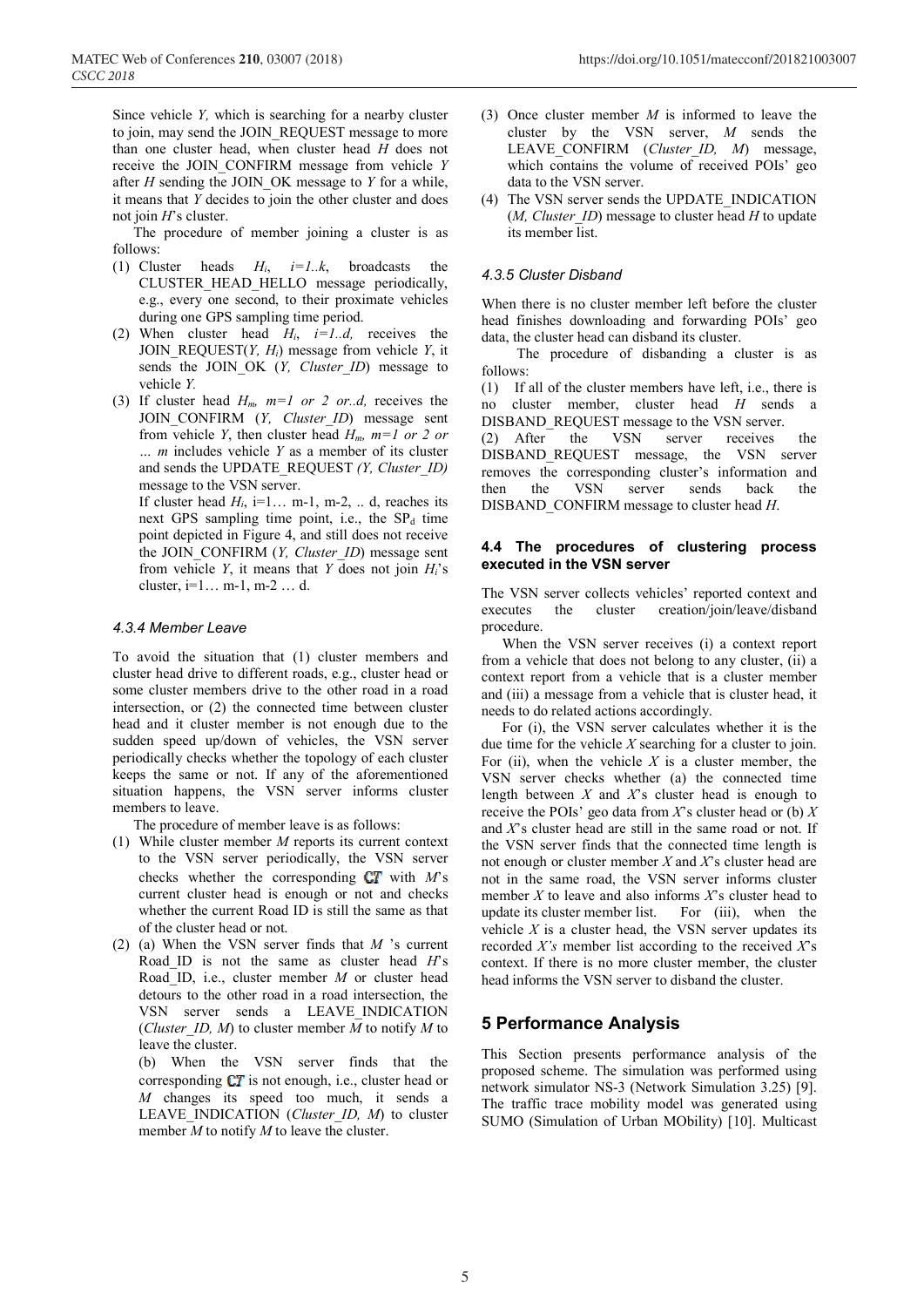is used to forward the downloaded POIs' geo data to cluster members.

#### **5.1 The Simulation Environment**

The performance analysis is based on the vehicles moving through the urban touring scenario. Table 1 shows related simulation parameters.

**Table 1.** Simulation Configuration Parameters

| Parameter              | Value                                |  |
|------------------------|--------------------------------------|--|
| Velocity               | $0.0 \text{ m/s} - 11.1 \text{ m/s}$ |  |
| Transmission range     | 300 <sub>m</sub>                     |  |
| Duration of simulation | 1870s                                |  |
| GPS sampling period    | 10s                                  |  |

Referring to Table 2, vehicles enter into the road with different periods, which denote how many seconds a vehicle is generated, based on different vehicle's density. Let  $V_n$  denote the total number of vehicles on the urban scenario, e.g., in the situation of high vehicle's density, a new vehicle is generated every 5 seconds and the total number of vehicles on the urban scenario is 40. Each vehicle's available network bandwidth becomes less when vehicle's density increases.

**Table 2.** Vehicle density parameter

| <b>Vehicle Density</b> | <b>Period (Seconds)</b> | 'n |
|------------------------|-------------------------|----|
| Low                    | $\Omega$                | 20 |
| Middle                 | 6.66                    | 30 |
| High                   |                         | 40 |

Our proposed scheme is compared with the following three methods. Method A is to have each vehicle to download POIs' geo data using its own cellular network individually. That is, when the vehicle reaches the  $SP<sub>d</sub>$ point, each vehicle downloads its needed POIs' geo data individually. Method A can be divided into the following two sub-methods. In sub-method A1, the downloading point is the last 1<sup>st</sup> GPS sampling point before entering into the geo coverage of the ahead POIs. In sub-method A2, the downloading point is the last  $SP_d$ <sup>th</sup> GPS sampling point before entering into the geo coverage of the ahead POIs, i.e., the vehicle will enter into the geo coverage of the ahead POIs after  $SP_d \times T_s$  seconds if the speed remains the same. The  $SP_d$  point is determined using the equations and the principles depicted in Section 4.1 and Section 4.2. Method B is to have each vehicle starts the clustering process from cluster search when it reaches SPs point. Method B can be divided into the following two sub-methods. In sub-method B1, the  $SP_s/SP_c/SP_d$ points are the last  $3<sup>rd</sup>/2<sup>nd</sup>/1<sup>st</sup> GPS$  sampling point before entering into the borderline of the ahead POIs' geo coverage. Sub-method B2 is our proposed scheme. For method B, each vehicle starts the clustering process from cluster search when it reaches  $SP<sub>s</sub>$  point. When the vehicle reaches the  $SP_c$  point and it still cannot find a nearby cluster head, it creates a new cluster and then invites other vehicles to join until it reaches  $SP_d$  point. When the vehicle reaches the  $SP_d$  point, it starts to download POIs' geo data. The  $SP_s/SP_c/SP_d$  point is

determined using the equations and the principles depicted in Section 4.1 and Section 4.2.

#### **5.2 Experiment Results**

The metrics that are used to evaluate the performance of each method are as follows: (1) the downloaded data volume, (2) the available distance, (3) sharing portion and (4) successful ratio of complete downloading. To get the general trend of the above  $(1)~(4)$  metrics in each method for different situations of vehicle's density, each method is executed for 10 times based on the same touring scenario. Then the sum of these 10 times for each metrics is divided by 10 respectively.

#### *5.2.1 Downloaded data volume*

Figure 3 depicts the average downloaded data volume using the 3G/4G cellular network of each vehicle in the situations of the low, middle, high vehicle's density. The average downloaded data volume using the 3G/4G cellular network for each method is calculated as follows. The sum of the downloaded data volume using the 3G/4G cellular network is divided by the total number of vehicles.



**Fig. 3.** Average Downloaded Data volume in the situations of different vehicle's densities.

Sub-method A1 and sub-method A2 have higher average downloaded data volume than the other two methods. It is because each vehicle in sub-method A1 and sub-method A2 needs to download the needed POIs' geo data individually. The difference between submethod B1's average downloaded data volume and submethod B2's average downloaded data volume (i) is similar in the situations of low and middle vehicle's density, but (ii) is more different in the situations of high vehicle's density. In the situation of low vehicle's density, sub-method B1 may not have the chance to organize clusters to share downloaded POIs' geo data because there are not so many proximate vehicles comparing with that in other two situations of vehicle's density. Thus, sub-method B1 may need to download POIs' geo data individually more often and have higher downloaded data volume. In the situation of middle vehicle's density, both sub-methods B1 and B2 have more cluster members and thus sub-method B1 and B2 have similar average downloaded data volume. In the situation of high vehicle's density, the network becomes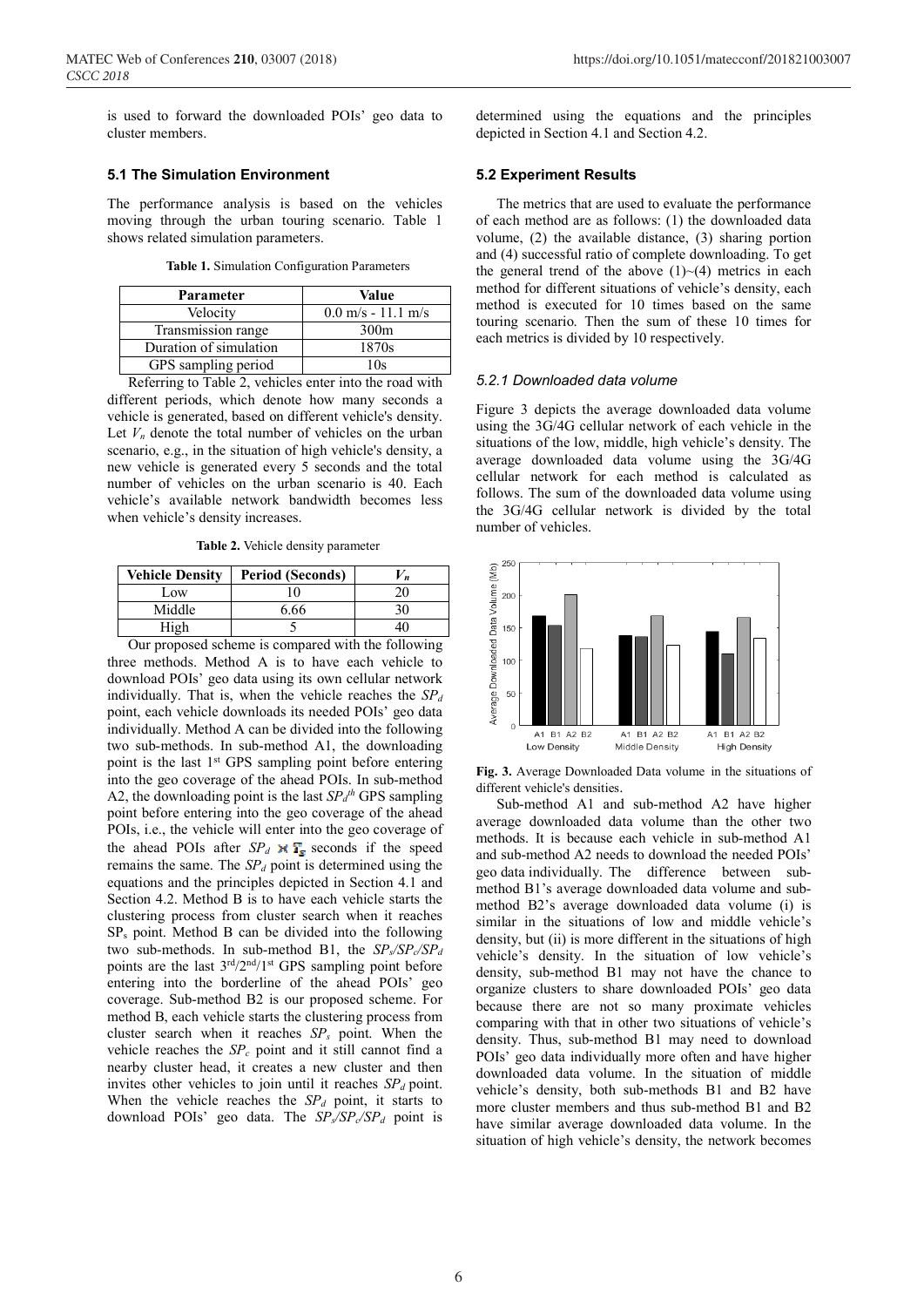much congested such that vehicles in sub-method B1 cannot have enough time to download the complete POIs' geo data and thus sub-method B1's average downloaded data volume < sub-method B2's average downloaded data volume.

#### *5.2.2 Available Distance*

Available distance denotes the distance to the exit borderline of the pre-downloaded area when a vehicle finishes downloading/receiving the complete POIs' geo data. If a vehicle does not finish downloading or receiving the complete POIs' geo data when it reaches the exit borderline of the pre-downloaded area, then the distance value is 0. The higher distance means that vehicles have more sufficient time to watch downloaded POIs' geo data.

Figure 4 depicts the available distance to the exit borderline of the pre-downloaded area when a vehicle finishes downloading/receiving the complete POIs' geo data for the situations of different vehicle's densities.

In the situations of low, middle and high vehicle's density, sub-method A1 has smaller available distance than sub-method A2, sub-method B1 has smaller available distance than sub-method B2, sub-methods A1 and B1 have smaller available distance than sub-methods A2 and B2. The reason is the same, sub-methods A1 and B1 start to download the POIs' geo data later than submethods A2 and B2. Thus sub-methods A1 and B1 have smaller available distance than sub-methods A2 and B2 have, respectively.

Generally speaking, the available distance of each method becomes smaller when the vehicle's density increases. The reason is that higher density makes network more congested and thus vehicles need more time to or even cannot finish downloading and forwarding POIs' geo data. Thus, it would be more near the exit borderline of the pre-downloaded area when the downloading and forwarding of POIs' geo data are finished.



**Fig. 4.** Available Distance in the situations of different vehicle's densities.

#### *5.2.3 Sharing portion*

The sharing portion is derived from dividing the total volume of received POIs' geo data using IEEE 802.11p network by the total volume of downloaded POIs' geo data, which include the ones that were downloaded by the vehicles individually and the ones that were downloaded by cluster heads, using cellular network. Figure 5 depicts the sharing portion of different vehicle's densities using different methods. The lower value of sharing portion indicates that lower POIs' geo data were shared among vehicles through the IEEE 802.11p network.

Sub-methods B1 and B2 have higher sharing portion in the situation of middle vehicle's density than that in the situation of low and high vehicle's density. The reason is that in the situation of high vehicle's density, the network is too congested such that sub-methods B1 and B2 may not have enough time to finish downloading in time and the data volumes that were forwarded from IEEE 802.11p decrease and thus they have lower sharing portion; in the situation of middle vehicle's density, there are more vehicles in the approximate location than that in the situation of low vehicle's density such that each cluster in sub-methods B1 and B2 can have more cluster members in the situation of middle vehicle's density and thus have higher sharing portion.



**Fig. 5.** Sharing Portion in the situations of different vehicle's densities.



**Fig. 6.** Successful ratio of complete sharing of downloaded POIs' geo data in the situations of different vehicle's densities.

#### *5.2.4 The successful ratio of complete sharing of downloaded POIs' geo data*

If all of the cluster members in a cluster have received all of the POIs' geo data successfully before reaching the exit borderline of the pre-downloaded area, then the cluster's sharing of downloaded POIs' geo data is successful; otherwise, it is failed. Successful ratio of the